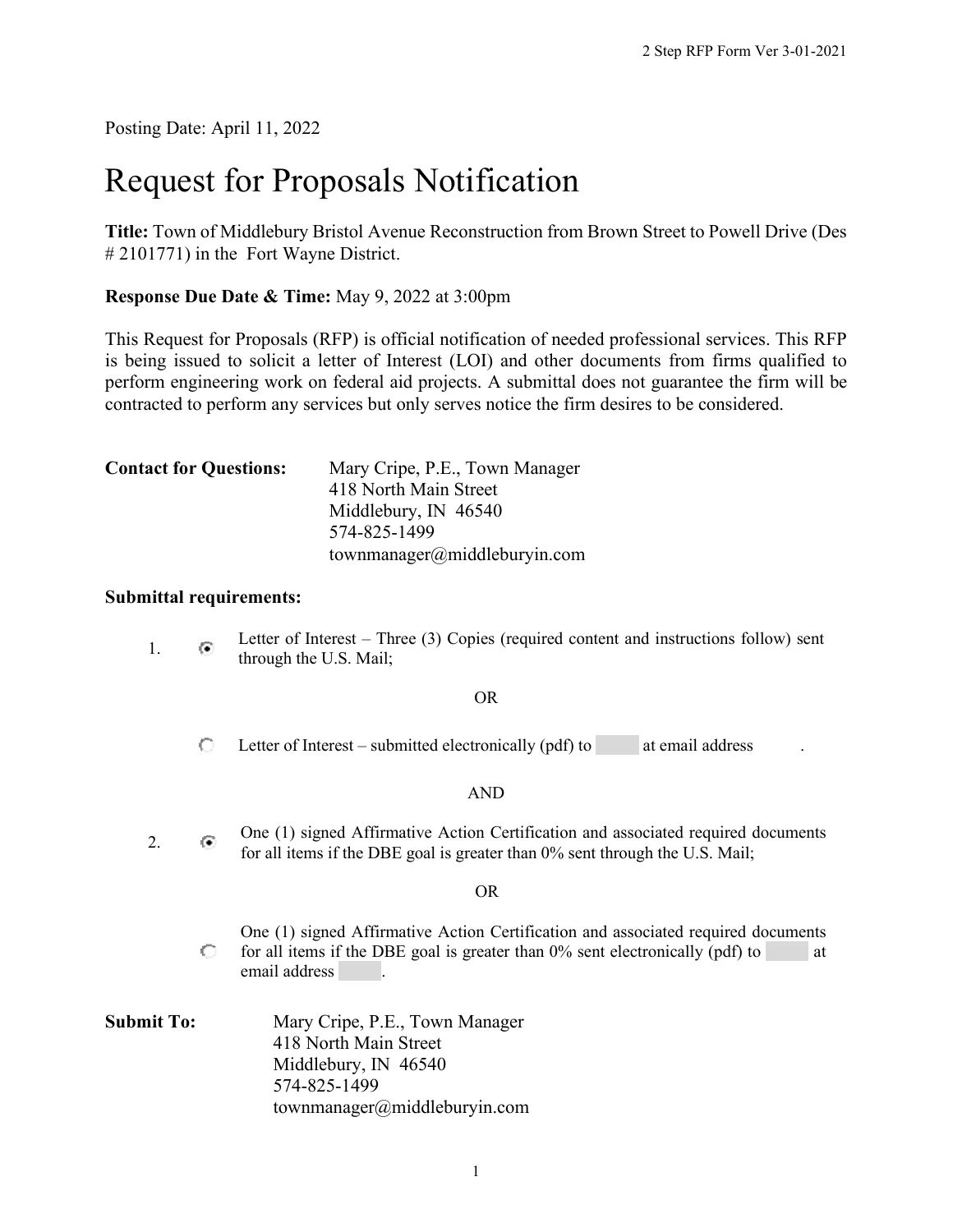# **Selection Procedures:**

Consultants will be selected for work further described herein, based on the evaluation of the Letter of Interest (LOI) and other required documents. The Consultant Selection Rating Form used to evaluate and score the submittals is included for your reference. LPA will short list the top 3 Consultants for interviews based on scoring from the Consultant Selection Rating Form (Technical Expertise, Project Manager & Approach to Project). The interview selection ranking will be determined by the weighted score totals with the highest score being the top ranked firm. The top 3 firms will then be evaluated based upon all criteria in Consultant Selection Rating Form. Final selection ranking will be determined by:

- ⊙ The weighted score totals with the highest score being the top ranked firm
- $\bullet$  Rank totals with the lowest rank total being the top ranked firm

# **Requirements for Letters of Interest (LOI)**

- A. General instructions for preparing and submitting a Letter of Interest (LOI).
	- 1. Provide the information, as stated in Item B below, in the same order listed and signed by an officer of the firm. Signed and scanned documents, or electronically applied signatures are acceptable. Do not send additional forms, resumes, brochures, or other material unless otherwise noted in the item description.
	- 2. LOI's shall be limited to twelve  $(12)$  8  $\frac{1}{2}$ " x 11" pages that include Identification, Qualifications, Key Staff, and Project Approach.
	- 3. LOI's must be received no later than the "Response Due Date and Time"; as shown in the RFP header above. Responses received after this deadline will not be considered. Submittals must include all required attachments to be considered for selection.
- B. Letter of Interest Content
	- 1. Identification, Qualifications and Key Staff
		- a. Provide the firm name, address of the responsible office from which the work will be performed and the name and email address of the contact person authorized to negotiate for the associated work.
		- b. List all proposed sub consultants, their DBE status, and the percentage of work to be performed by the prime consultant and each sub consultant. (See Affirmative Action Certification requirements below.) A listing of certified DBE's eligible to be considered for selection as prime consultants or sub-consultants for this RFP can be found at the "Prequalified Consultants" link on the Indiana Department of Transportation (INDOT) Consultants Webpage. [\(http://www.in.gov/indot/2732.htm](http://www.in.gov/indot/2732.htm) ).
		- c. List the Project Manager and other key staff members, including key sub consultant staff, and the percent of time the project manager will be committed for the contract, if selected. Include project engineers for important disciplines and staff members responsible for the work. Address the experience of the key staff members on similar projects and the staff qualifications relative to the required item qualifications.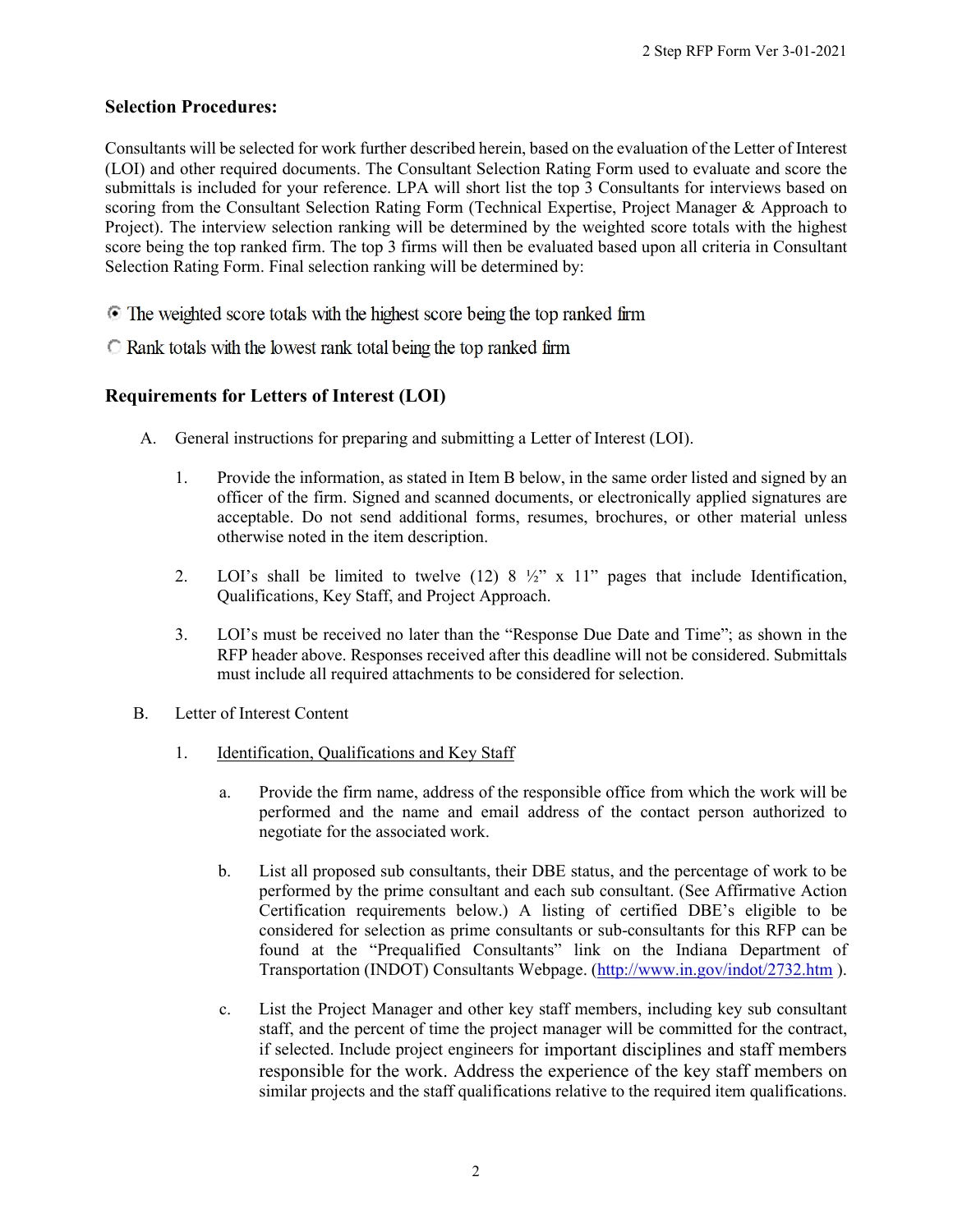- d. Describe the capacity of consultant staff and their ability to perform the work in a timely manner relative to present workload.
- 2. Project Approach
	- a. Provide a description of your project approach relative to the advertised services. For project specific items confirm the firm has visited the project site. For all items address your firm's technical understanding of the project or services, cost containment practices, innovative ideas and any other relevant information concerning your firm's qualifications for the project.

### **Requirements for Affirmative Action Certification**

A completed Affirmative Action Certification form is required for all items that identify a DBE goal greater than "0", in order to be considered for selection. The consultant must identify the DBE firms with which it intends to subcontract.

On the Affirmative Action Certification, include the contract participation percentage of each DBE and list what the DBE will be subcontracted to perform.

If the consultant does not meet the DBE goal, the consultant must provide documentation in additional pages after the form that evidences that it made good faith efforts to achieve the DBE goal.

All DBE subcontracting goals apply to all prime submitting consultants regardless of the prime's status of DBE.

#### **INDOT DBE Reciprocity Agreement with KYTC**

An Agreement between INDOT and the Kentucky Transportation Cabinet (KYTC) established reciprocal acceptance of certification of DBE firms in their respective states under the Unified Certification Program (UCP) pursuant to 49 CFR  $?26.81(e)$  and (f).

Copies of the DBE certifications, as issued by INDOT or the Kentucky Transportation Cabinet (KYTC), are to be included as additional pages after the AAC form for each firm listed on the AAC form. The following are DBE Locator Directories for each State Transportation Agency:

### **INDOT: <https://entapps.indot.in.gov/DBELocator/>**

# **KYTC: [https://transportation.ky.gov/Civil-Rights-and-Small-Business-](https://transportation.ky.gov/Civil-Rights-and-Small-Business-Development/Pages/Certified-DBE-Directory.aspx)[Development/Pages/Certified-DBE-Directory.aspx](https://transportation.ky.gov/Civil-Rights-and-Small-Business-Development/Pages/Certified-DBE-Directory.aspx)**

Information about the Indiana DBE Program is available at: **[https://www.in.gov/indot/2674.htm.](https://www.in.gov/indot/2674.htm)**

Information about the KYTC DBE Program is available at: **[https://transportation.ky.gov/Civil-Rights-and-Small-Business-Development/Pages/default.aspx.](https://transportation.ky.gov/Civil-Rights-and-Small-Business-Development/Pages/default.aspx)**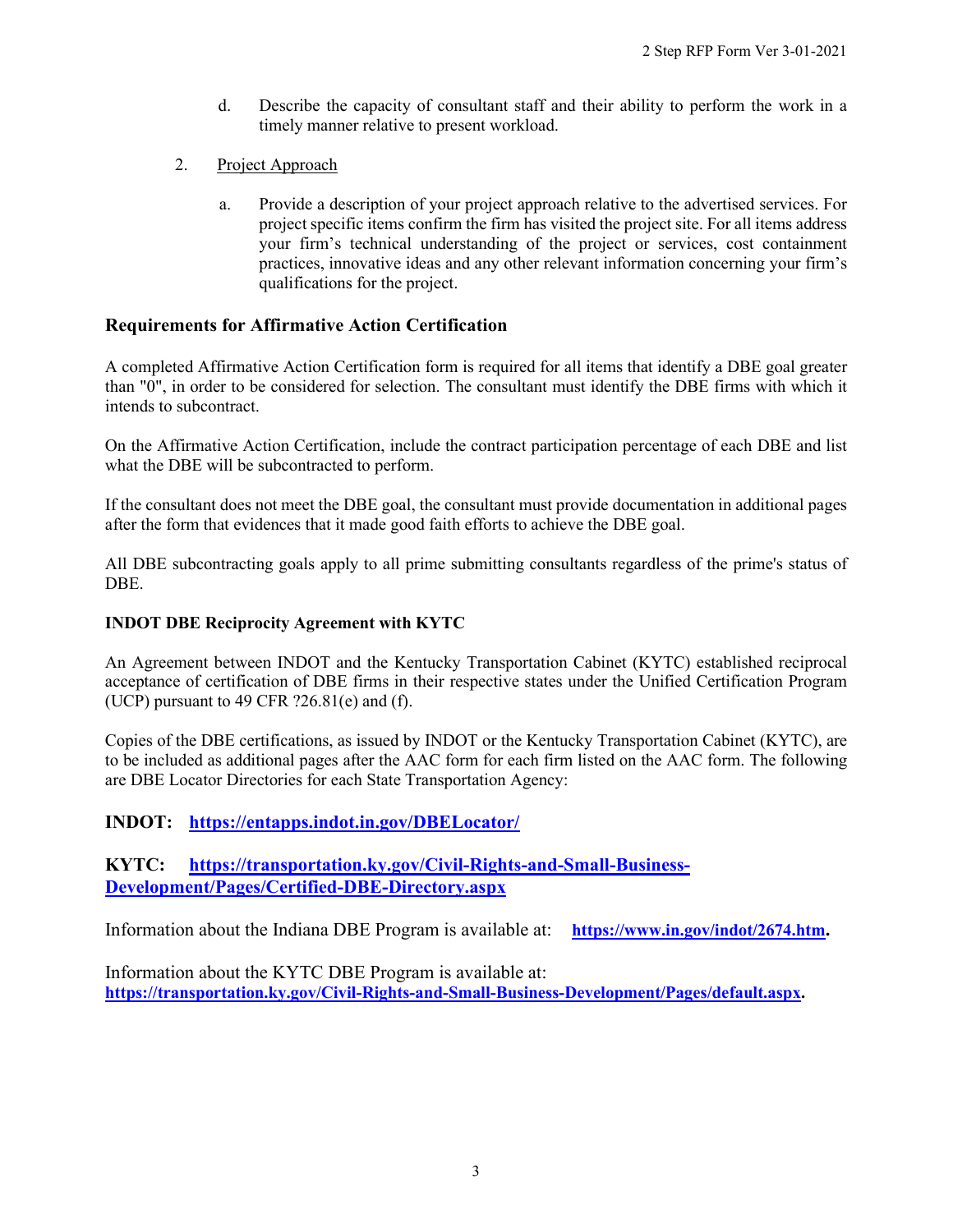# **Work item details:**

Local Public Agency: Town of Middlebury

Project Location: Bristol Avenue from Brown Street to Powell Drive

Project Description: The Bristol Avenue Reconstruction includes a 0.66-mile section of Bristol Avenue (CR 8) from Brown Street to Powell Drive. The scope of the work includes reconstruction of the 2-lane roadway, curb and gutter, storm sewer, multi-use path construction, and replacement of impacted Town utilities that include sanitary sewer, lift station and water main. In addition, the project will include sight-line improvements at intersections and along the roadway, evaluation of intersection controls, and turn lanes on Hemsbred Street. The proposed multi-use path connects to the Pumpkinvine Nature Trail and will be the first section of the Quaker Trace Trail system to connect our residential subdivisions along the corridor and allows for future extension to connect Middlebury to Bonneyville Mill Park and eventually to the Town of Bristol.

| <b>INDOT</b> Des #:                                                                                              | 2101771                                                    |                                                                 |  |  |
|------------------------------------------------------------------------------------------------------------------|------------------------------------------------------------|-----------------------------------------------------------------|--|--|
| Phases Included:                                                                                                 | PE and ROW                                                 |                                                                 |  |  |
| <b>Estimated Construction Amount:</b>                                                                            | 5,256,420                                                  |                                                                 |  |  |
| Funding:                                                                                                         | 80% Federal Funding                                        |                                                                 |  |  |
| Term of Contract:                                                                                                | Until Project Completion                                   |                                                                 |  |  |
| DBE goal:                                                                                                        | 7%                                                         |                                                                 |  |  |
| <b>Required Prequalification Categories:</b>                                                                     |                                                            |                                                                 |  |  |
|                                                                                                                  | $\overline{6}$ 5.2 Environmental Document Preparation - CE | $\triangledown$ 12.1 Project Management for Aquisition Services |  |  |
|                                                                                                                  | $\triangledown$ 6.1 Topographical Survey Data Collection   | $\overline{v}$ 12.2 Title Search                                |  |  |
| $\vee$ 8.1 Non-Complex Roadway Design                                                                            |                                                            | $\overline{\triangledown}$ 12.4 Appraisal                       |  |  |
| 9.1 Level 1 Bridge Design                                                                                        |                                                            | $\triangleright$ 12.5 Appraisal Review                          |  |  |
| $\triangleright$ 11.1 Right of Way Plan Development                                                              |                                                            | $\Box$ 13.1 Construction Inspection                             |  |  |
| Additional Categories Listed Below:                                                                              |                                                            |                                                                 |  |  |
| 5.3 Environmental Document Preparation Section 4(f)<br>7.1 Geotechnical Engineering Services<br>12.6 Negotiation |                                                            |                                                                 |  |  |

- 12.7 Closing
- 16.1 Utility Coordination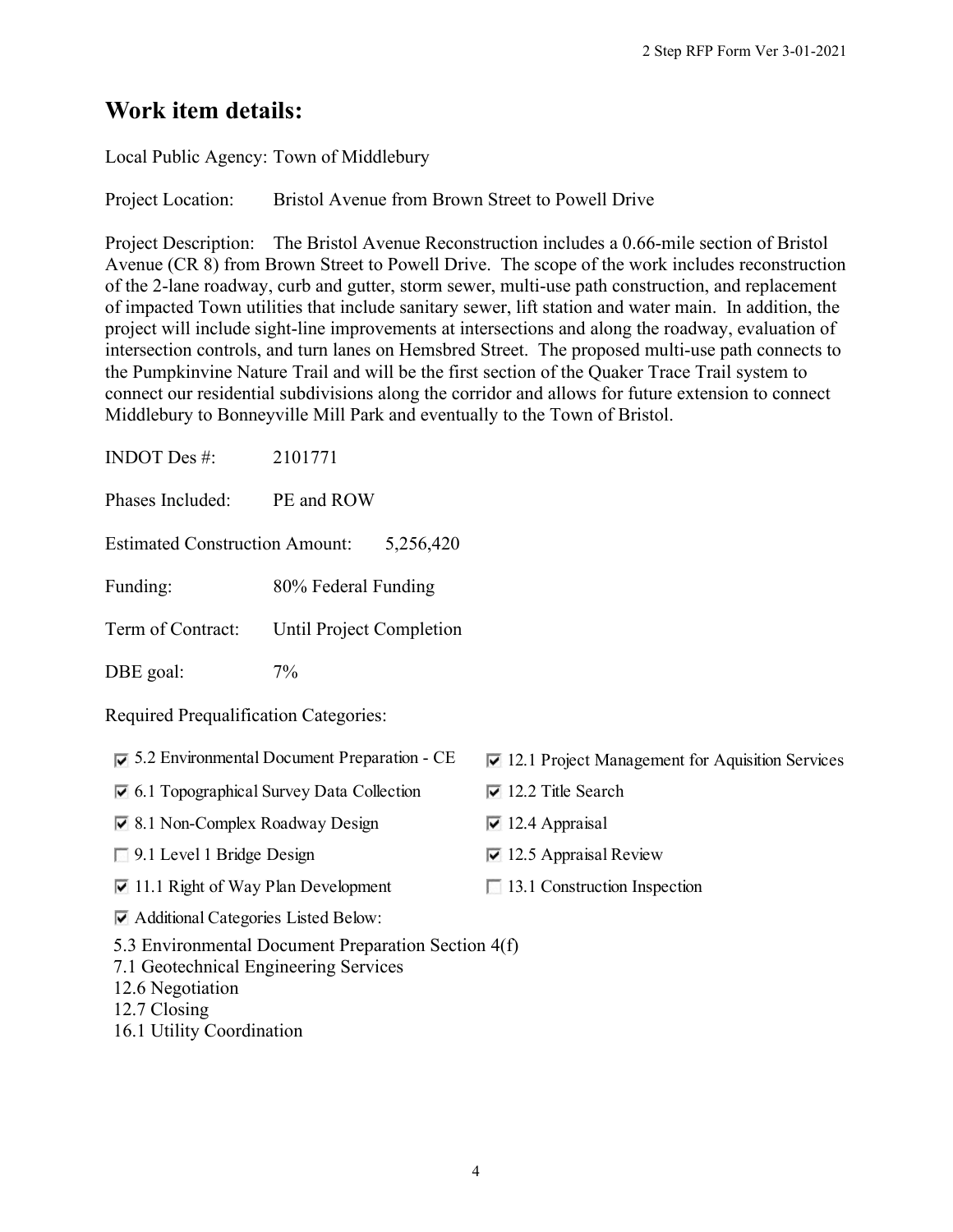# LPA [Consultant Selection Rating Sheet](http://www.in.gov/dot/div/legal/rfp/LPARFP/LPASelectionRatingSheetForm.xlsx)

Sample:

**RFP Selection Rating for \_\_\_\_\_\_\_\_\_\_\_\_\_\_\_\_\_\_\_\_\_\_\_\_\_\_\_\_\_\_\_\_\_\_\_\_\_\_\_\_\_\_\_**

**Des. No.** 

**Services Description:** 

**Consultant Name:**

| <b>Evaluation Criteria to be Rated by Scorers</b> |                                                                                    |                  |              |        |                          |
|---------------------------------------------------|------------------------------------------------------------------------------------|------------------|--------------|--------|--------------------------|
| Category                                          | <b>Scoring Criteria</b>                                                            | <b>Scale</b>     | <b>Score</b> | Weight | Weighted<br><b>Score</b> |
|                                                   | Performance evaluation score averages from historical performance data.            |                  |              |        |                          |
| Past                                              | Quality score for similar work from performance database.                          |                  |              | 6      |                          |
| Performance                                       | Schedule score from performance database.                                          |                  |              | 3      |                          |
|                                                   | Responsiveness score from performance database.                                    |                  |              |        |                          |
| Capacity of<br><b>Team to do</b>                  | Evaluation of the team's personnel and equipment to perform the project on time.   |                  |              |        |                          |
|                                                   | Availability of more than adequate capacity that results in added value.           | $\mathbf{1}$     |              | 20     |                          |
| Work                                              | Adequate capacity to meet the schedule.                                            | $\overline{0}$   |              |        |                          |
|                                                   | Insufficient available capacity to meet the schedule.                              | $-1$             |              |        |                          |
|                                                   | Technical Expertise: Unique Resources that yield a relevant added value or         |                  |              |        |                          |
|                                                   | efficiency to the deliverable.                                                     |                  |              | 15     |                          |
| Team's                                            | Demonstrated outstanding expertise and resources identified                        | $\overline{2}$   |              |        |                          |
| <b>Demonstrated</b>                               | for required services for value added benefit.                                     |                  |              |        |                          |
| <b>Qualifications</b>                             | Demonstrated high level of expertise and resources identified                      |                  |              |        |                          |
|                                                   | for required services for value added benefit.                                     | $\mathbf{1}$     |              |        |                          |
|                                                   | Expertise and resources at appropriate level.                                      | $\boldsymbol{0}$ |              |        |                          |
|                                                   | Insufficient expertise and/or resources.                                           | $\overline{-3}$  |              |        |                          |
|                                                   | Predicted ability to manage the project, based on: experience in size, complexity, |                  |              |        |                          |
|                                                   | type, subs, documentation skills.                                                  |                  |              |        |                          |
| Project<br>Manager                                | Demonstrated outstanding experience in similar type and complexity.                | $\overline{2}$   |              |        |                          |
|                                                   | Demonstrated high level of experience in similar type and complexity.              | $\mathbf{1}$     |              | 20     |                          |
|                                                   | Experience in similar type and complexity shown in resume.                         | $\overline{0}$   |              |        |                          |
|                                                   | Experience in different type or lower complexity.                                  | $\overline{-1}$  |              |        |                          |
|                                                   | Insufficient experience.                                                           |                  | $-3$         |        |                          |
| Approach to<br>Project                            | Project Understanding and Innovation that provides cost and/or time savings.       |                  |              |        |                          |
|                                                   | High level of understanding and viable innovative ideas proposed.                  |                  |              |        |                          |
|                                                   | High level of understanding of the project.                                        | $\overline{1}$   | 15           |        |                          |
|                                                   | Basic understanding of the project.                                                | $\mathbf{0}$     |              |        |                          |
|                                                   | Lack of project understanding.                                                     | $-3$             |              |        |                          |

(City, County, Town) or (Local Public Agency)

**Weighted Sub-Total:**

It is the responsibility of scorers to make every effort to identify the firm most capable of producing the highest deliverables in a timely and cost effective manner without regard to personal preference.

I certify that I do not have any conflicts of interest associated with this consultant as defined in 49CFR118.36.

I have thoroughly reviewed the letter of interest for this consultant and certify that the above scores represent my best judgment of this firm's abilities.

Signature: Print Name: \_\_\_\_\_\_\_\_\_\_\_\_\_\_\_\_\_\_\_\_\_\_\_\_\_\_\_\_\_\_\_\_\_\_\_\_\_\_\_\_\_\_

Title: Date:

(Form Rev. 4-7-16)